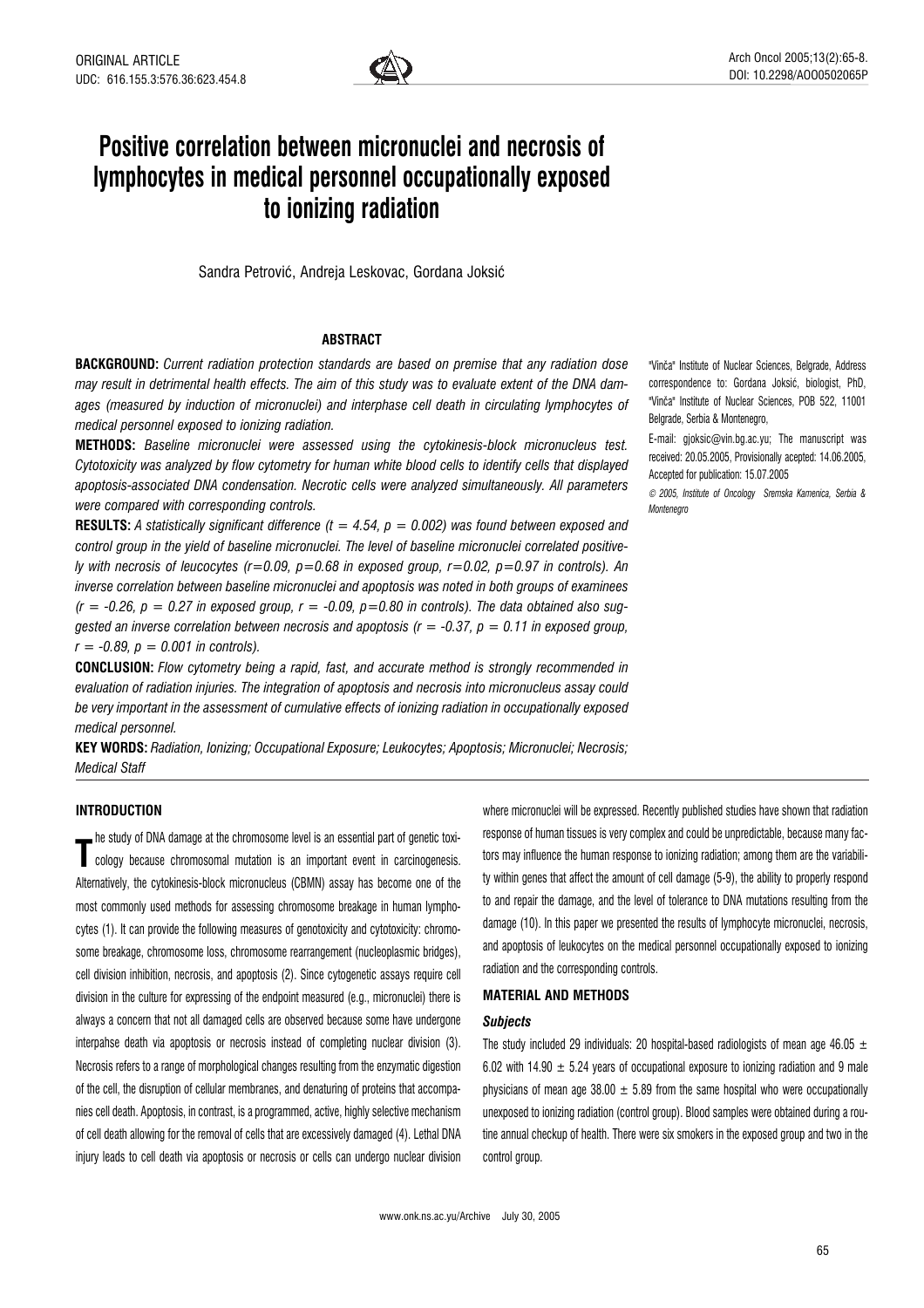## Micronucleus analysis

Micronucleus analysis was carried out on cultures of phytohemaglutinin-stimulated blood lymphocytes. Into 5 ml of RPMI-1640 medium supplemented with 15% of calf serum, 0.5 ml of whole blood was added. Lymphocytes were incubated at 37ºC. For micronucleus preparation Cytochalasin B at a final concentration of 4  $\mu$ g/ml was added after 44 hours of culture incubation according to the method of Fenech and Morley (1985) (11). The lymphocyte cultures were incubated for another 24 hours. Micronucleus slides were made by fixation in methanol: acetic acid (3:1) after a brief cold hypotonic (0.056%) KCl treatment. The slides were stained in 2% alkaline Giemsa. For each subject 1000 binucleated (BN) cells were scored for each sample recording micronuclei under Zeiss microscope.

## **Apoptosis**

For the apoptosis assay, 0.5 ml blood aliquots from each subject were incubated in medium RPMI-1640 supplemented with 15% of calf serum without phytohemaglutinin (PHA) in CO<sub>2</sub> incubator for 24 hours. After incubation, cells were gently washed with physiological saline (0.9% NaCl) at 37ºC and fixed in methanol: acetic acid (3:1). Afterwards, the pellet was fixed in 96% ethanol. Apoptosis was assessed by flow cytometric identification of cells displaying apoptosis-associated DNA condensation. Three parameters were measured: cell size, granularity and DNA content. DNA content was assessed by measuring the UV fluorescence of propidium iodide stained DNA. Cytotoxicity was defined as the population of cells with reduced DNA fluorescence (12). Each sample was analyzed using 10,000 events.

#### **Statistics**

Statistical analysis was carried out using statistical software package Statistic for Windows 98, version 5.5. The t test and correlation analysis were performed. Correlation coefficients (r) were calculated at a significant level of  $p < 0.05$ .

### **RESULTS**

Micronuclei findings and measurement of apoptosis and necrosis in exposed group are presented on Table 1, in control group on Table 2. Statistics regarding parameters under consideration are presented on Table 3.

|  |  | Table 1. Micronuclei, apoptosis, and necrosis data in exposed group |  |  |  |  |  |  |  |
|--|--|---------------------------------------------------------------------|--|--|--|--|--|--|--|
|--|--|---------------------------------------------------------------------|--|--|--|--|--|--|--|

| No            | Age              | Percent of<br>apoptotic cells | Percent of<br>necrotic cells | <b>Baseline</b><br>micronuclei |
|---------------|------------------|-------------------------------|------------------------------|--------------------------------|
| 1             | 36               | 55.00                         | 4.30                         | 32                             |
|               | 47               | 18.70                         | 2.00                         | 29                             |
| $\frac{2}{3}$ | 45               | 26.10                         | 4.90                         | 19                             |
| 4             | 54               | 59.30                         | 0.50                         | 40                             |
| 5             | 49               | 53.50                         | 6.60                         | 41                             |
|               | 46               | 29.70                         | 0.70                         | 37                             |
|               | 51               | 27.60                         | 3.50                         | 34                             |
| 678           | 53               | 52.90                         | 5.50                         | 32                             |
| 9             | 47               | 70.70                         | 2.50                         | 9                              |
| 10            | 38               | 33.80                         | 4.20                         | 13                             |
| 11            | 50               | 62.60                         | 4.20                         | 14                             |
| 12            | 52               | 10.90                         | 4.10                         | 18                             |
| 13            | 40               | 96.50                         | 0.10                         | 5                              |
| 14            | 39               | 91.00                         | 0.50                         | 26                             |
| 15            | 46               | 80.20                         | 0.30                         | 27                             |
| 16            | 39               | 73.20                         | 3.50                         | 14                             |
| 17            | 48               | 44.70                         | 3.00                         | 20                             |
| 18            | 52               | 67.20                         | 1.10                         | 20                             |
| 19            | 36               | 68.80                         | 5.00                         | 26                             |
| 20            | 53               | 72.70                         | 3.40                         | 25                             |
| Χ             | $46.05 \pm 6.02$ | $54.76 \pm 24.07$             | $2.99 \pm 1.94$              | $24.06 \pm 10.22$              |
| R             |                  | $-0.26$ <sup>a</sup>          | 0.09 <sup>b</sup>            |                                |
|               |                  |                               | $-0.37c$                     |                                |

R-correlation coefficient

a- baseline MN related to baseline apoptosis, negative correlation, statistically insignificant ( $p = 0.27$ )

**b**- baseline MN related to baseline necrosis, positive correlation, statistically insignificant  $(p = 0.68)$ 

c- baseline apoptosis related to baseline necrosis, negative correlation, statistically insignificant ( $p = 0.11$ )

| Table 2. Micronuclei, apoptosis and necrosis data in control group |  |  |  |  |  |
|--------------------------------------------------------------------|--|--|--|--|--|
|--------------------------------------------------------------------|--|--|--|--|--|

| No | Age              | Percent of<br>apoptotic cells | Percent of<br>necrotic cells | Baseline micronucle |
|----|------------------|-------------------------------|------------------------------|---------------------|
|    | 39               | 80.60                         | 1.30                         | 23                  |
| 2  | 38               | 55.10                         | 9.30                         | 12                  |
| 3  | 47               | 54.05                         | 7.50                         | 14                  |
| 4  | 37               | 79.70                         | 0.50                         | 14                  |
| 5  | 33               | 95.00                         | 0.70                         | 9                   |
| 6  | 38               | 92.30                         | 0.20                         | 12                  |
|    | 30               | 86.80                         | 3.80                         | 18                  |
| 8  | 47               | 77.80                         | 1.60                         | 12                  |
| 9  | 33               | 92.10                         | 0.70                         |                     |
| X  | $38.00 \pm 5.89$ | 79.27± 15.26                  | $2.84 \pm 3.35$              | $13.89 \pm 4.23$    |
| R  |                  | $-0.09a$                      | 0.02 <sup>b</sup>            |                     |
|    |                  |                               | $-0.89c$                     |                     |

**R-correlation coefficient** 

a- baseline MN related to baseline apoptosis, statistically insignificant correlation ( $p = 0.80$ )

**b**-baseline MN related to baseline necrosis, positive correlation, statistically insignificant  $(p = 0.97)$ <br>**c**- baseline apoptosis related to baseline necrosis, positive correlation, statistically isignificant  $(p = 0.001)$ 

Table 3. Statistics regarding biological endpoints under consideration

|                    | Baseline micronuclei | Baseline apoptosis | Baseline necrosis |
|--------------------|----------------------|--------------------|-------------------|
| Exposed<br>Control | 4.54a                | $-6.69°$           | 0.42c             |

 $a-p = 0.002$  (baseline MN in exposed group compared to control) statistically significant **-**  $p = 0.0002$  **(baseline apoptosis in exposed group compared to control) statistically significant**  $c$ -  $p$  = 0.68 (baseline necrosis in exposed group compared to control) statistically insignificant

Exposed group. Mean value of baseline micronuclei in exposed group was  $24.06 \pm 10.22$ . mean percent of apoptotic leucocytes was  $54.76 \pm 24.07$ , whereas mean percent of necrotic cells was  $2.99 \pm 1.94$ .

Control group. In the control group, mean value of baseline micronuclei was  $13.89 \pm 4.23$ , mean percent of apoptotic leucocytes as  $79.27 \pm 15.26$ , and mean percent of necrotic cells was  $2.84 + 3.35$ .

Statistical analysis showed highly significant difference in yields of baseline micronuclei and apoptosis between exposed and control group (t = 4.54, p = 0.002; t = -6.69, p = 0.0002, respectively). Based on these findings, we can assume that lymphocytes from controls have a greater capability to undergo apoptosis than lymphocytes from radiation workers. Inverse correlation between baseline micronuclei and apoptosis in both study groups was observed ( $r = -0.26$ ,  $p = 0.27$  in exposed group;  $r = -0.09$ ,  $p = 0.80$  in control group). Our results also showed positive correlations between baseline micronuclei and necrosis in both study groups ( $r = 0.09$ ,  $p = 0.68$  in exposed group,  $r = 0.02$ ,  $p = 0.97$ in controls) and negative correlation between apoptosis and necrosis,  $(r = -0.37, p = 0.11)$ in exposed group,  $r = -0.89$ ,  $p = 0.001$  in controls)

#### **DISCUSSION**

Since expression of micronuclei is possible only in cells undergoing division, this study was aimed to evaluate a portion of potentially damaged cells that could be lost by interphase death before entering mitosis. For this purpose the level of cells dying via apoptosis and necrosis were evaluated. Apoptosis as principal form of cytotoxicity in lymphocytes starts with a lethally injured but otherwise normal cell, and ends in organized lysis of the cell. An important characteristic of apoptosis is that it results in the elimination of the dying cell without inflammation since the dying cell maintains the integrity of its plasma membrane (13). Apoptotic cell death is characterized by controlled autodigestion of the cell. Apoptosis has proven to be closely interlinked with other essential cell pathways and required for maintenance of normal tissue homeostasis (14). Maintenance of cell homeostasis depends on the strict control of cell proliferation and cell death through apoptosis, and many disease states result from errors in the regulation of apoptosis. If the cell cannot undergo apoptosis, it follows the route of necrosis (13). In the present study apoptosis of all lymphocytes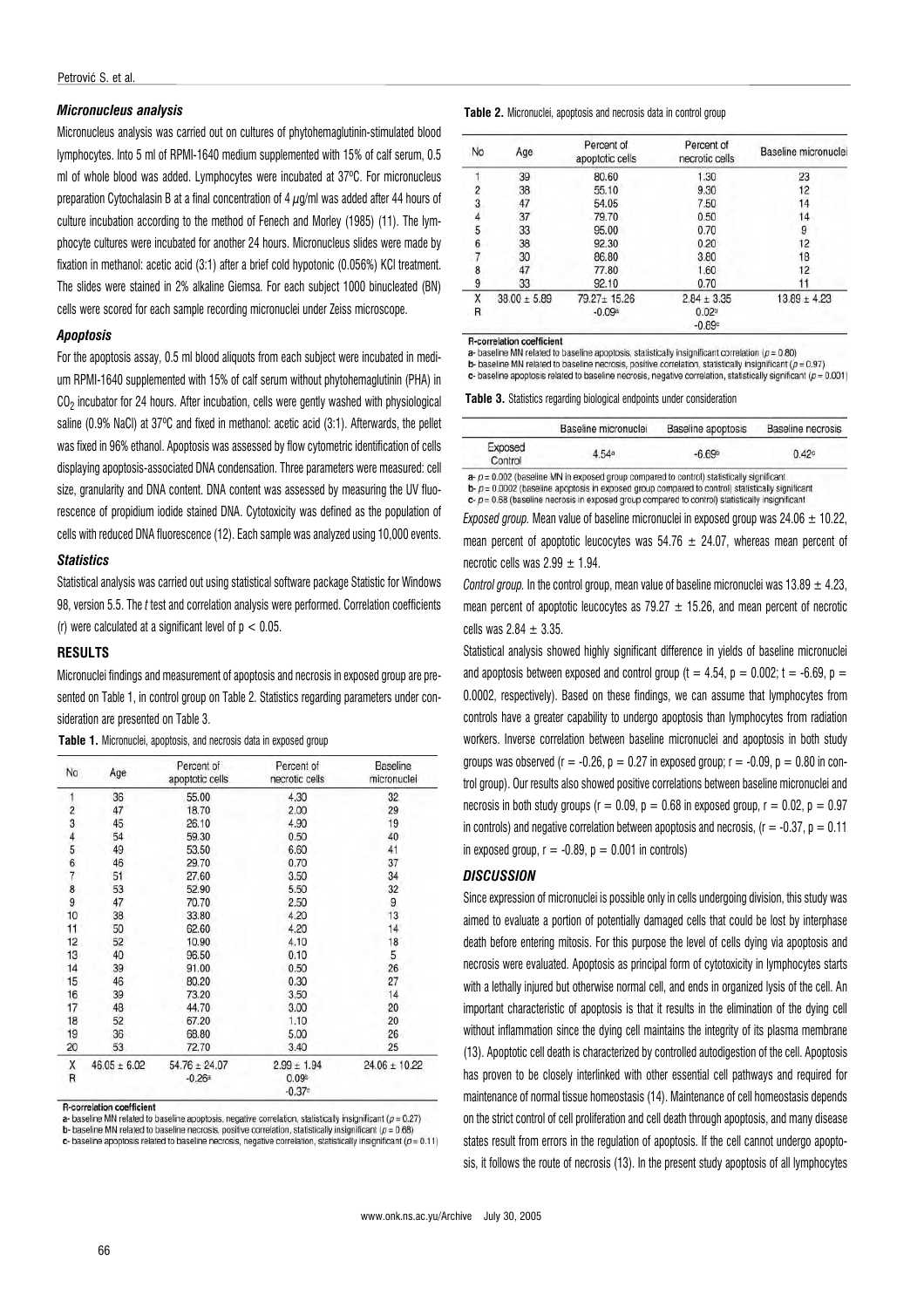was examined with no PHA stimulation according to suggestion of Ozashin et al. (1997) (15). This approach avoids complication of PHA on response levels, but otherwise active cellular response is reduced. Marked variability of apoptosis among exposed individuals was observed, but in general, depressed apoptotic potential of leucocytes of occupationally exposed persons was found. Variability in portion of leucocytes dying via apoptosis could be associated with a different sensitivity of T cell subsets to low doses of ionizing radiation (16, 17) or oxidative stress that is certainly induced by low doses of ionizing radiation. Apoptotic potential of leucocytes correlates inversely with baseline micronuclei in exposed group, whereas positive correlation is observed between micronuclei and necrosis. Necrosis occurs following a wide variety of cellular injuries. Necrotic cells are unable to repair the caused damage and rapidly lose their viability (18). Pathways associated with apoptosis seem to be interconnected with those leading to necrosis. It is likely that the cascades that lead to apoptotic or necrotic mode of cell death are activated almost simultaneously and may share some common pathways. Damaged cells incapable to undergo apoptosis are mostly visible as binucleated cells carrying micronuclei. Our previous studies considering individual radiosensitivity of healthy subjects occupationally unexposed to known mutagenic agents have shown inverse relationship between individual radiosensitivity and antioxidative activity of intracellular superoxide dismutase (SOD). Numerous studies (19- 21) confirm important role of antioxidative defense mechanisms in response to different agents, but relatively few evaluate influence of low radiation doses on antioxidative defense mechanisms. Chronic exposure to low doses of ionizing radiation enhances the level of free radicals, and possibly mediates the balance of intracellular oxidant/antioxidant status, the level of ATP in the cell, and the extent of induced membrane damage (22-24), which leads cells to necrosis rather than apoptosis.

Reduced apoptosis is observed in genetic diseases like ataxia, telangiectasia, and Fanconi anemia (25, 26) because of the failure of p53 activation of proteins that respond to oxidative stress. Chronic exposure to low doses of ionizing radiation certainly generates reactive oxygen species (ROS), which could inhibit caspase dependent apoptotic pathway. Although intracellular oxidation in general is a stimulus for apoptosis the optimal rate of oxidant/antioxidant status is required. Cumulative effects of chronic exposure to low doses of ionizing radiation disturb the balance between pro- and antiapoptotic molecules leading cells rather in necrosis.

There is now compelling evidence that insufficient apoptosis can result in cancer or autoimmunity. Understanding the molecular mechanism and regulation of normal apoptotic function is important for understanding the state of these diseases and how they can be best treated (27,28). Further prospective monitoring of persons with chromosome and micronuclei findings by flow cytometry will enable determination of the full significance of the exposure to the low doses of ionizing radiation and evaluation as to whether they are prognostically associated with an increased risk for adverse health consequences.

# **CONCLUSION**

Inverse relationship between baseline micronuclei and apoptotic potential of leucocytes is the most important finding in this study; it suggests that Flow cytometry analysis can discriminate differences in radiation-induced cytotoxicity between individuals occupationally exposed to low doses of ionizing radiation.

## Acknowledgement

The study has been financially supported by the Serbian Ministry of Science, Project 1991.

## REFERENCES

- 1. Kirsch-Volders M, Elhajouji A, Cundari E, Van Hummelen P. The in vitro micronucleus test: a multi-endpoint assay to detect simultaneously mitotic delay, apoptosis, chromosome breakage, chromosome loss and non-disjunction. Mutat Res 1997;392:19-30.
- 2. Fenech M. In vitro micronucleus technique to predict chemosensitivity. Methods Mol Med 2005; 111:3-32.
- 3. Fenech M, Crott J, Turner J, Brown S. Necrosis, apoptosis, cytostatis and DNA damage in human lymphocytes measured simultaneously within the cytokinesis-block micronucleus assay: description of the method and results for hydrogen peroxide. Mutagenesis 1999;14(6):605-12.
- 4. Kerr JFR, Wylie AH, Currie AR. Apoptosis: a basic biologic phenomenon with wide-ranging implications in tissue kinetics. Br J Cancer 1972;26:239-57.
- 5. Natarajan AT, Meijers M, Van Rijn JLS. Individual variability of human cells in induction of chromosomal alterations by mutagens. Mutagens in Our Environment. New York, Alan R. Liss; 1982. p. 75-88.
- 6. Bosi A, Olivieri G. Variability of the adaptive response to ionizing radiation in humans. Mutat Res 1989;211:13-7.
- 7. Elyan SAG, West CML, Roberts SA, Hunter RD. Use of an internal standard in comparative measurements of the intrinsic radiosensitivities of human T-lymphocytes. Int J Radiat Biol 1993;64:385-91.
- 8. Vijayalaxmi LBZ, Deahl TS, Metlz ML. Variability in adaptive response to low dose radiation in human blood lymphocytes-consistent results from chromosome aberrations and micronuclei. Mutat Res Lett 1995;348:45-50.
- 9. Joksic G, Nikolic M, Spasojevic-Tisma V. Radiosensitivity of different aged human lymphocytes following electron irradiation in vitro. Neoplasma 1997:117-21.
- 10. Sankaranarayanan K, Chakborty R. Cancer predisposition, radiosensitivity and the risk of radiation-induced cancer. I.Background. Radiat Res 1995;143:121-44.
- 11. Fenech M, Morley AA. Measurement of micronuclei in lymphocytes. Mutat Res 1985;147:29-36.
- 12. Zamai L, Falcieri E, Zauli G, Cataldi A, Vitale M, Optimal detection of apoptosis by flow cytometry depends on cell morphology. Cytometry 1993;14:891-7.
- 13. Bras A, Garcia-Domingo D, Martinez-A C. Apoptosis in the Immune System. In: Lockshin RA, Zakeri Z, editors. When Cells Die II. New Jersey: WILEY-LISS; 2004. p.143-74.
- 14. Danial NN, Korsmeyer SJ. Cell Death. Critical Control Points. Cell 2004;116:205-19.
- 15. Ozsahin M, Ozasahin H, Shi Y, Larson B, Wurgler F, Crompton N. Rapid assay of intrinsic radiosensitivity based on apoptosis in human CD4 and CD8 T-lymphocytes. Int J Radiat Oncol Biol Physiol 1997;38:429-40.
- 16. Girinsky T, Socie G, Cosset J, Malaise EP. Blood lymphocyte subsets after the first fraction in patients given hyperfractionated total body irradiation for bone marrow transplantation. Br J Cancer 1991;63:646-7.
- 17. Williams GT. Programmed cell death-a fundamental protective response to pathogens. Trends Microbiol 1994;2:463-4.
- 18. Rello S, Stockert JC, Moreno V, Gamez A, Pacheco M, Inarranz A, et al. Morphological criteria to distinguish cell death induced by apoptotic and necrotic treatments. Apoptosis 2005;10:201-8.
- 19. Longthorne VL, Williams GT. Caspase activity is required for commitment to Fas-mediated apoptosis. EMBO J 1997;16:3805-12.
- 20. Limoli CL, Hartmann A, Shephard L, Yang CR, Boothmna DA, Bartholomew J, et al. Apoptosis, reproductive failure and oxidative stress in Chinese hamster ovary cells with compromised genomic integrity. Cancer Res 1998;58(16):3712-8.
- 21. Williams GT, Critchlow MR, Hedge VL, O Hare KB. Molecular failure of apoptosis: inappropriate cell survival and mutagenesis? Toxicol Letts 1998;102-103:485-9.